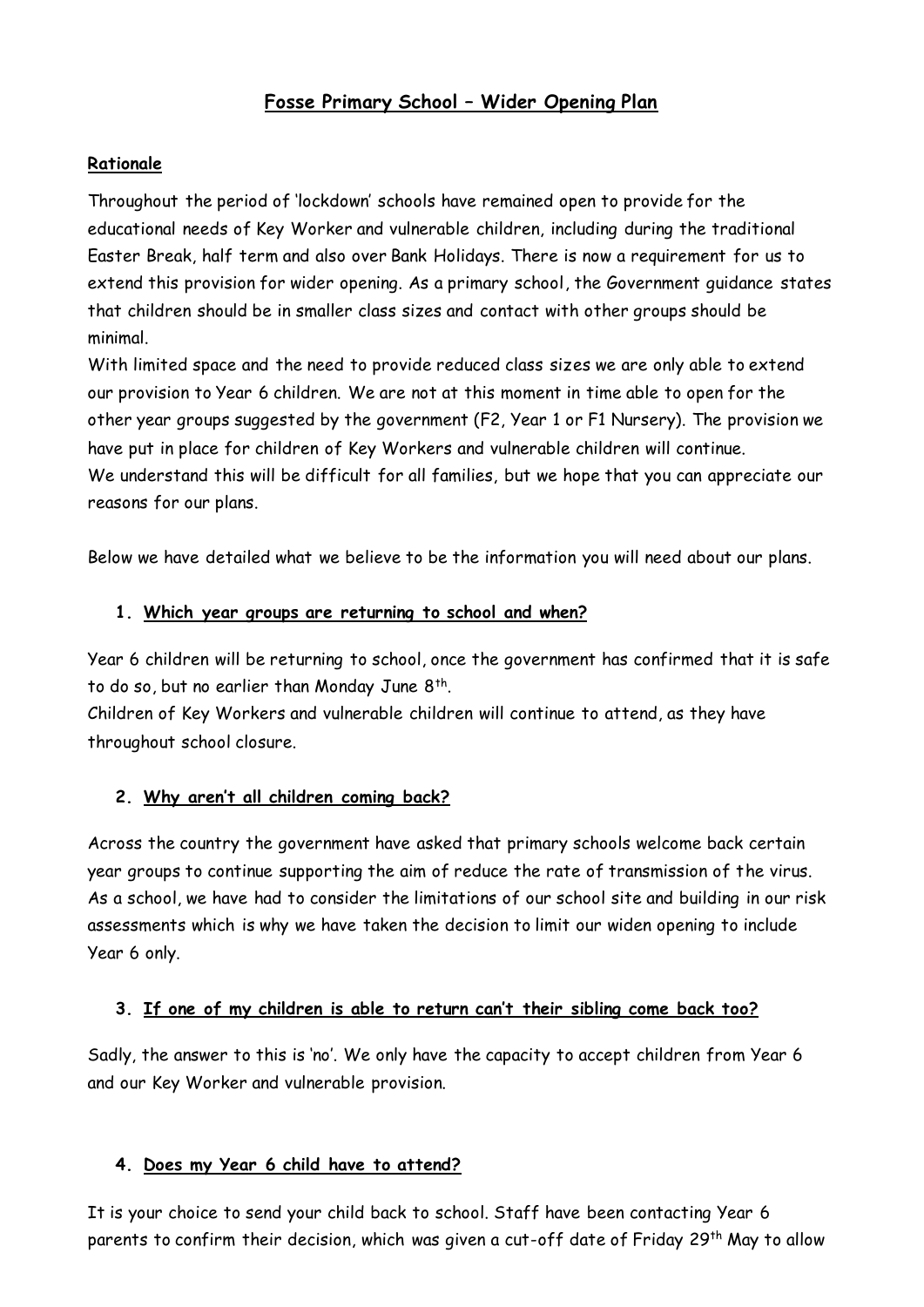us time to plan accordingly. Parents will not be fined if they choose not to send their child back to school. If you have decided to send your child, then they will be expected to attend every day and persistent absence could result in them not being able to re-join their group safely. If you have decided not to send your child back, then this decision is final. Once our groups or 'bubbles' have been created, it poses a risk to all the members of that bubble to add others to it at different times.

# **5. My Year 6 / Key Worker / vulnerable child is ill and cannot attend school, what do I do?**

If your child displays any symptoms of Covid-19 then do not send them to school. Notify the school immediately. Ring 111 to arrange for your child to have a test to confirm a diagnosis. If the test is positive, your child must not attend school for 7 days following the onset of symptoms. If the test is negative, inform school so that arrangements can be made for their return.

If your child is ill for another reason (ie: sickness bug), ring school to explain the reason for their absence and your child will be able to return when they are ready.

# **6. Someone in our household is displaying symptoms of Covid-19, can my child attend school?**

If anyone in your household displays any symptoms of Covid-19, your child cannot attend school and must follow the government guidelines and self-isolate for 14 days. Please contact school to notify us of this.

# **7. What is a 'bubble'?**

The government guidance expects that children are taught in small groups. These are the 'bubbles.' Our bubbles will have a maximum of 8 children and 2 members of staff. Each bubble will have their own class base. This means that many children will not be working in their usual classroom or with their own class teacher.

Bubbles should not mix and to ensure this many arrangements have been put in place:

- Staggered start and end times to the school day
- Using different gates to enter and exit the site
- Staggered break and lunch time outside play times
- Children will eat their lunch in their room, not the hall
- Consistent staffing on a weekly rota for each bubble
- Each bubble will have their own toilet space, with only 1 child using this at a time

#### **8. When will school open for the Year 6 bubbles?**

**School will open to the Year 6 bubbles from Monday 8th June.** Please arrive at the correct gate, at your child's bubble allocated time.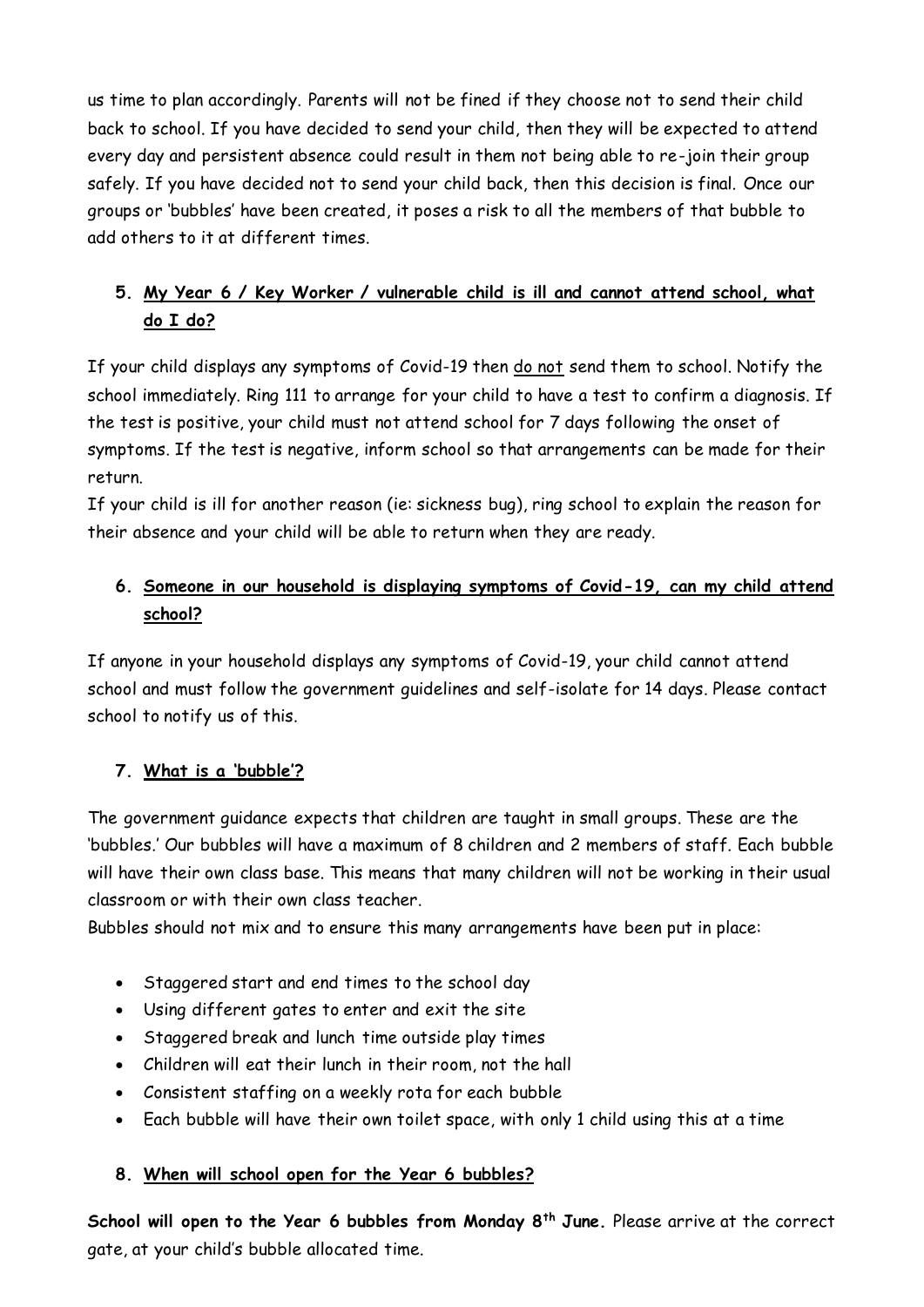## **9. Will school be open every day?**

For Year 6 children, school will be open from Monday to Thursday. Staff will use Fridays as Planning, Preparation and assessment (PPA) time. They will also be using this time to prepare online resources for children who are not attending school.

For children in our Key Worker and Vulnerable 'bubble', school will be open from Monday to Friday.

## **10. What time will school start and finish?**

To meet safety requirements, we have timetabled staggered drop off and collection times. Each bubble will have their own start and finish time and will use one of 2 gates to enter and exit the school site.

You will be notified which bubble your child is in (numbered 1 – 5), what time they are expected to arrive at school, which gate they will use and what time their day finishes. Children must arrive at their timetabled start time at the correct gate to ensure bubbles do not mix. Staff will be at the gate to meet their bubble and direct them to the line, where the bubble will wait and enter school when all children have arrived. Parents will not be permitted to enter the school site at these gates, as per government guidance. Please observe social distancing of 2m around school gates.

Year 6 children can be accompanied by 1 parent / carer on the first day. After this, we would ask that Year 6 children walk to and from school on their own to limit gatherings of people around the school gates.

Key worker and vulnerable children need to be brought to their gate at the correct time by 1 parent / carer.

#### **11. What will happen at lunchtime?**

Children will continue to have 1 hour for lunch. They will have 30 minutes to eat their packed lunch in their classroom and 30 minutes outside with only their bubble to prevent bubbles mixing. Each bubble will be supervised by a designated lunchtime supervisor. All children will need to bring a healthy packed lunch.

#### **12. What will my child be doing / learning while at school?**

Year 6 children will be working on Maths, English, Science, Jigsaw PSHE curriculum and other areas of the curriculum. They will also be accessing the same learning activities as those children working at home using Purple Mash, Emile and Flash Academy.

Key Worker and vulnerable children will be accessing the same learning as their year group have been allocated to do at home, using Bug Club, Purple Mash, Emile and Flash Academy as appropriate. They will complete the White Rose Maths home learning for their year group. They will also complete work in other areas of the curriculum as appropriate to the mixedages of the group.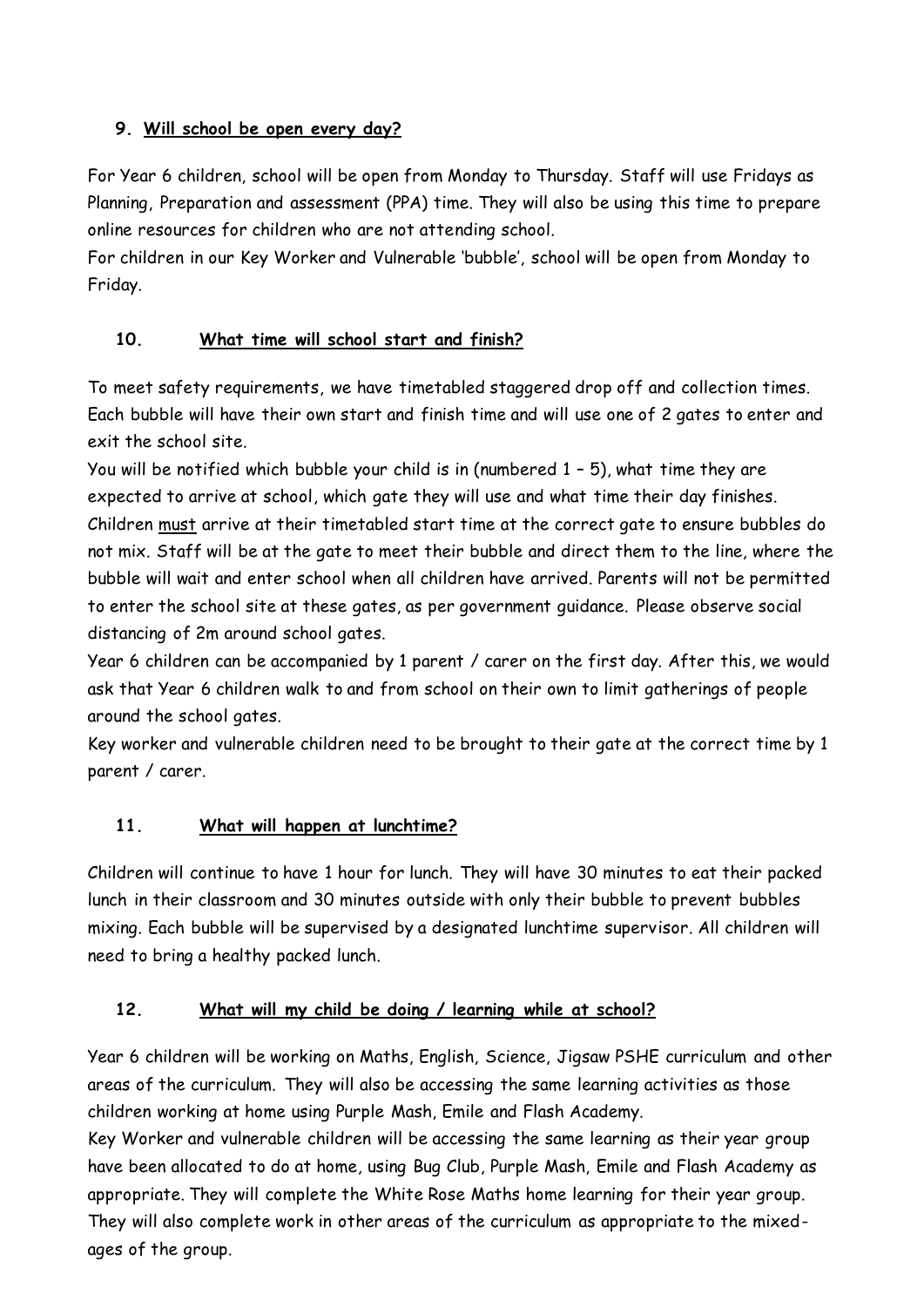#### **13. What will the classrooms be like?**

Rooms have been organised to ensure that when children are seated at their desk, they will be 2m apart. Children will have their own workbook and set of stationery. Items that are difficult to clean (such as soft toys, cushions etc) have been removed.

Where resources need to be shared across bubbles (for instance iPads for accessing online learning) these will be thoroughly cleaned before being passed to another bubble.

#### **14. Will my child have to wear school uniform?**

**No, your child does not have to wear uniform.** Government advice states that everyone should wear clean clothes each day which can be difficult when limited to school uniform. Please ensure that your child is wearing appropriate clothing and footwear.

## **15. What should my child bring to school?**

**Only send your child with their packed lunch, a water bottle and a coat / sun hat as appropriate for the weather.** Water bottles need to be full at the start of the day. They must be taken home each day and washed. No other belongings are needed. Cloakrooms will not be in use. All items will be stored at the child's personal desk. All items will be taken home each day to ensure classrooms can be cleaned.

#### **16. Will breakfast club or after-school provision be available?**

We cannot offer these facilities currently. This would lead to children from different bubbles mixing which needs to be avoided, as keeping bubbles separate is a key way of keeping children and adults safe.

#### **17. How will you ensure that social distancing takes place?**

Government guidance has stated that "…early years and primary age children cannot be expected to remain 2m apart from each other and staff." We will always do our best to support distancing, but parents must understand that in returning to school there is a very real likelihood that children will come into close contact and potentially touch other people. We cannot eliminate all risk but parents must understand what we are able to do and use this to inform their decision making around their child returning to school.

#### **18. How can I explain social distancing to my child?**

**Be open and honest, using language they will understand. Explain that they are helping others by their actions. Use drawings if needed and use a positive tone. Try to make the children feel safe.**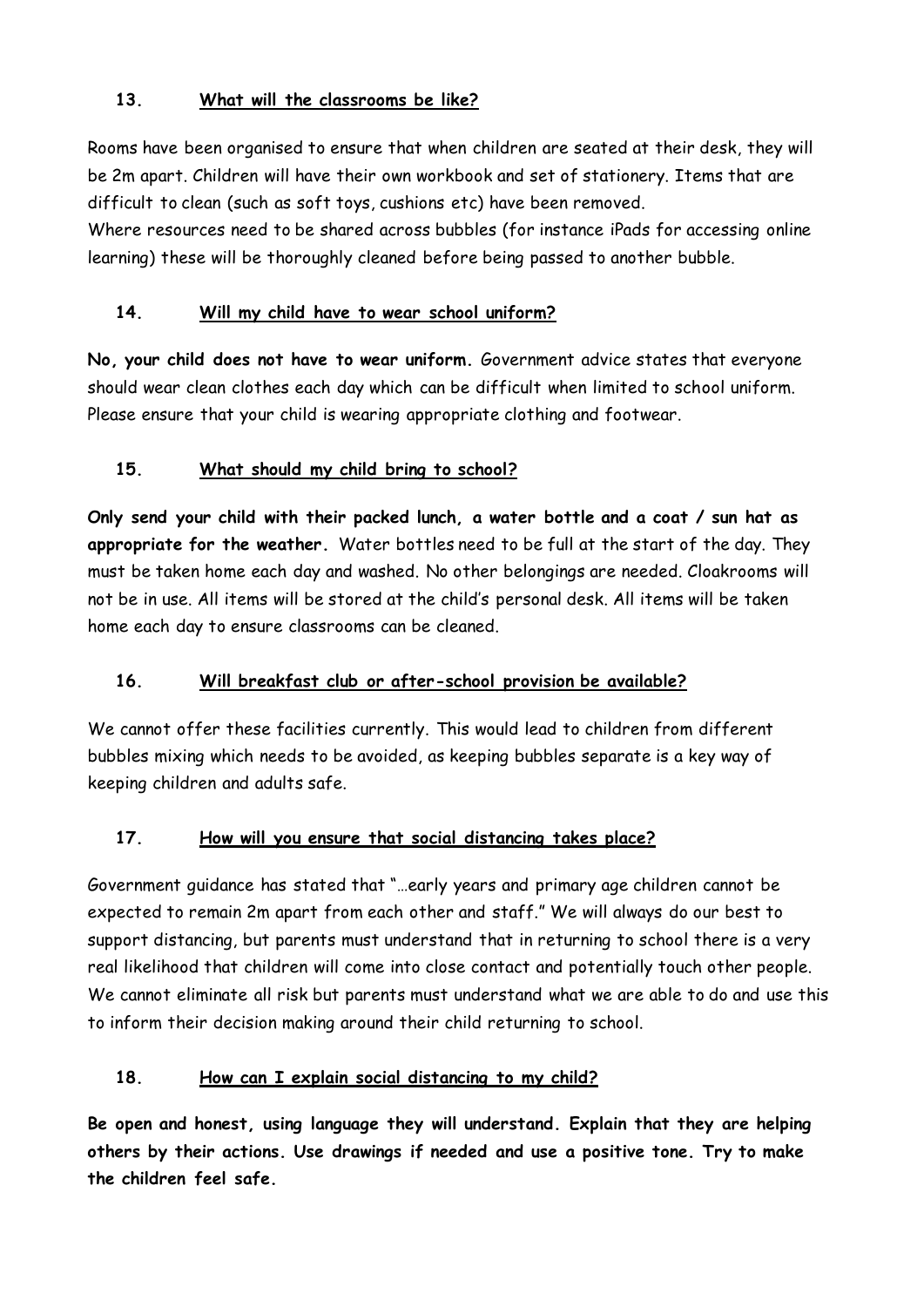You could use some of the following resources to support you:

Time to Come In, Bear: A Children's Story About Social Distancing Written by Kim St Lawrence. Read by Ryan St Lawrence [https://www.youtube.com/watch?v=DA\\_SsZFYw0w&feature=emb\\_logo](https://www.youtube.com/watch?v=DA_SsZFYw0w&feature=emb_logo)

How to Explain Social Distancing to Kids [https://www.youtube.com/watch?v=2HTA3ql6uWY&feature=emb\\_logo](https://www.youtube.com/watch?v=2HTA3ql6uWY&feature=emb_logo)

#### **19. What will happen if a child displays symptoms of Covid-19 at school?**

You will be notified by phone if your child displays any symptoms of Covid-19. We must have up-to-date contact numbers for parents of children in school and if you receive a call from school you must answer this.

The child with symptoms will be taken to our designated room by a member of staff from their bubble who will wait with them until they are collected by a parent or other member of their household.

This member of staff will wear PPE equipment (mask, gloves, apron and eye protection) and maintain a 2m distance from the child.

The headteacher will be notified.

The child will need to be taken for a Covid-19 test which must be within 5 days of the symptoms developing. A test can be arranged by the parent/carer by ringing 111 or by going to the following website:

#### <https://www.nhs.uk/ask-for-a-coronavirus-test>

If the test is negative, the child will be able to return to school.

If the test is positive, the child will need to stay away from school for 7 days and other members of their household will need to follow the government's self-isolating rules.

All other members of the child's bubble will be sent home until test results are known, at which point all parents will be contacted to confirm next steps.

The child with symptoms will never be named. (But all children in the bubble will know who was taken out??)

#### **20. What if my child needs first aid at school?**

Each bubble has been allocated a designated first aider. They will administer any first aid your child needs. Due to the nature of giving first aid, this person will not be able to maintain 2m distancing and so will wear PPE whilst administering first aid. There will always be at least one paediatric first aider on site at all times.

#### **21. How will high standards of hygiene be maintained?**

**All children and staff will be expected to wash their hands when entering the bubble classroom. They will also be washing their hands at hourly intervals and at key points through the day** (before and after eating, after sneezing /coughing / touching their face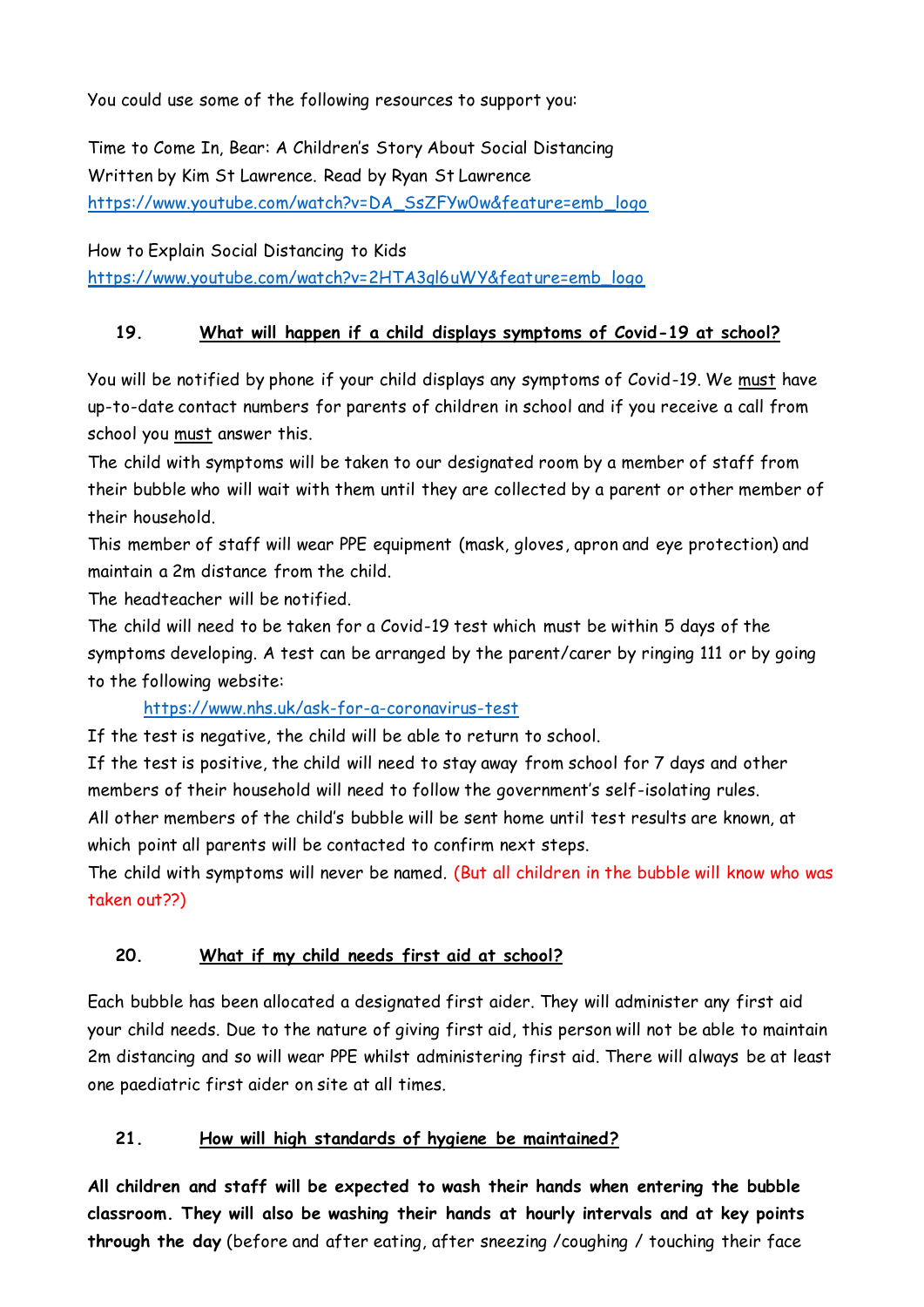and after using the toilet). Children will be taught about the need for good personal hygiene habits.

Each classroom will have their own cleaning equipment which will be used to wipe down surfaces, taps and door handles at regular intervals throughout the day.

Each classroom will have supplies of hand soap, alcohol-based hand sanitiser, paper hand towels and tissues.

Toilets will be wiped down after each use.

Each bubble classroom will have a lidded bin for disposing of tissues and hand towels. Only classrooms with windows will be used by children and these will be kept open for ventilation all day. Doors will be kept open both to aid ventilation and to limit use of door handles.

## **22. What are the behaviour expectations for my child?**

Children will be expected to follow all school rules at all times. In addition, there will be the following key expectations of children:

- Children must act with responsibility and with the best interests of all members of the school community at all times.
- Children must arrive punctually at their allocated time and at the correct gate.
- Children must leave school at the designated time and not gather with friends on their way home.
- Children must wash hands every time they are instructed to do so.
- Children must endeavour to maintain social distancing. There must be no physical contact, such as hugging, handshaking or high fives.
- Children must sit in the seat directed by their teacher. They must always sit in the same seat.
- Children must not bring anything other than the allowed items into school.
- Children must stay at home if they, or anyone in their household displays symptoms of Covid-19 (a high temperature, a new continuous cough or a loss or change to your sense of smell or taste).

#### **23. How can I access school if I need help / support?**

All contact with school will need to be made by phone or email in the first instance. The school phone number is 0116 251 9261.

Please use the following emails for enquiries:

# [enquiries@fosse-pri.leicester.sch.uk](mailto:enquiries@fosse-pri.leicester.sch.uk)

Parents will be able to access the home learning table in the school reception area. Please use the Balfour Street main entrance gate for access, using hand sanitiser before entering school. Only one adult will be allowed to enter at time. If there is someone inside, you will be expected to wait outside, using the 2m markings to maintain social distance. There is a one